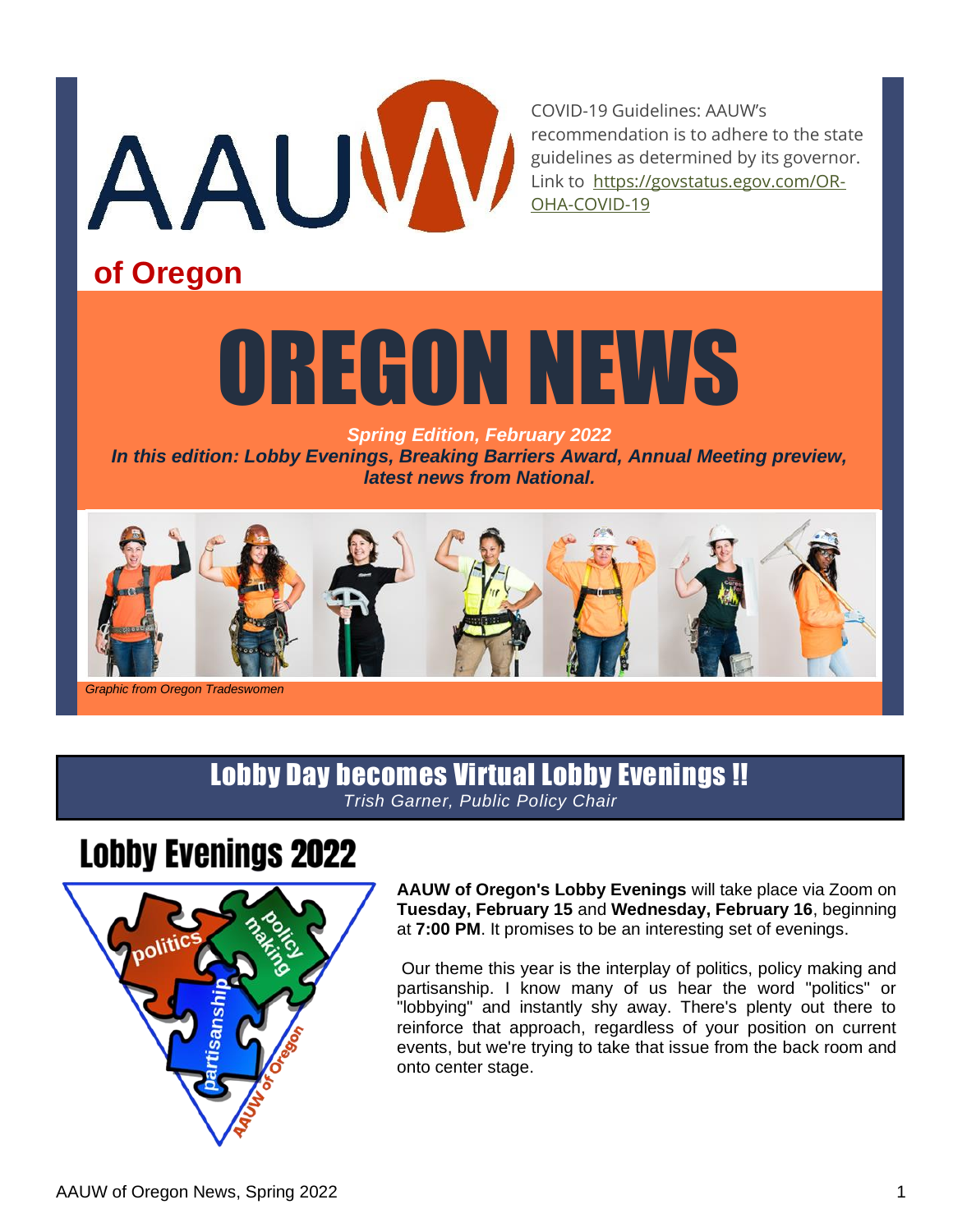

We kick off on **February 15** with **Dick Hughes. Mr. Hughes is a freelance journalist who writes the weekly "Capital Chatter" column for the Oregon Capital Insider**. His byline is "telling stories with passion, power and precision." Not only is he consummately well informed, but he has a broad perspective and a great sense of humor. He was at the Statesman Journal from 1981 - 2016. He's also an adjunct professor at Willamette University in Salem. To read one of his latest pieces entitled "**Few policymakers engaged in long-term solutions vs short-term gains**," find the link on our website.

We hope to break out into discussion groups so we can grapple with the "politics, policy making and partisanship" conundrum.

On **February 16**, we will be bringing you a panel of four new female legislators. They include:

- **Representative WLnsvey Campos** (Democrat, District 28, Aloha)
- **Representative Lily Morgan** (Republican, District 3, Grant's Pass)
- **Representative Lisa Reynolds** (Democrat, District 36, West side of Portland)
- **Senator Akasha Lawrence Spence** (Democrat, District 18, Portland).



**Rep. WLnsvey Campos Rep. Lily Morgan Rep. Lisa Reynolds Sen. Akasha Lawrence** 







**Spence**

It's quite a lineup! Thankfully the number of Oregon's female legislators has dramatically increased. We are looking forward to getting an idea of what brought them to the legislature and what they hope to accomplish.

Register via online in the emails or the website. The Zoom link will be sent after you register. If you have any questions or concerns, please let **Trish Garner, State Public Policy Chair**, know at [garner37@mac.com.](about:blank)

# From the State Presidents

*Pat Lehman & Sue Klumph, AAUW of Oregon Co-presidents*

Our new **AAUW National CEO Gloria Blackwell**, speaking at Oregon Online Branch's January Zoom meeting, convinced us that Board Chair Julia Brown's comment is true: "Gloria is the right person at the right time for AAUW." With 15 years' experience leading major National initiatives, Gloria knows our organization and understands how listening, learning, and connecting are critical to member engagement. She plans to prioritize education and training for leadership, economic security, and leveraging success to grow our impact. **Her presentation was recorded, and you can watch it on our YouTube channel**. We think you'll be inspired!

Congratulations, Oregon AAUW branches! Our membership numbers have been outstanding this past year, with a higher-than-usual retention rate and increases in nine branches. Many organizations have experienced major losses during the pandemic, but not AAUW of Oregon. Membership VP Gini Dideum credits strong programs and efforts to connect with members and presenters for this success. You can read details in the Membership report.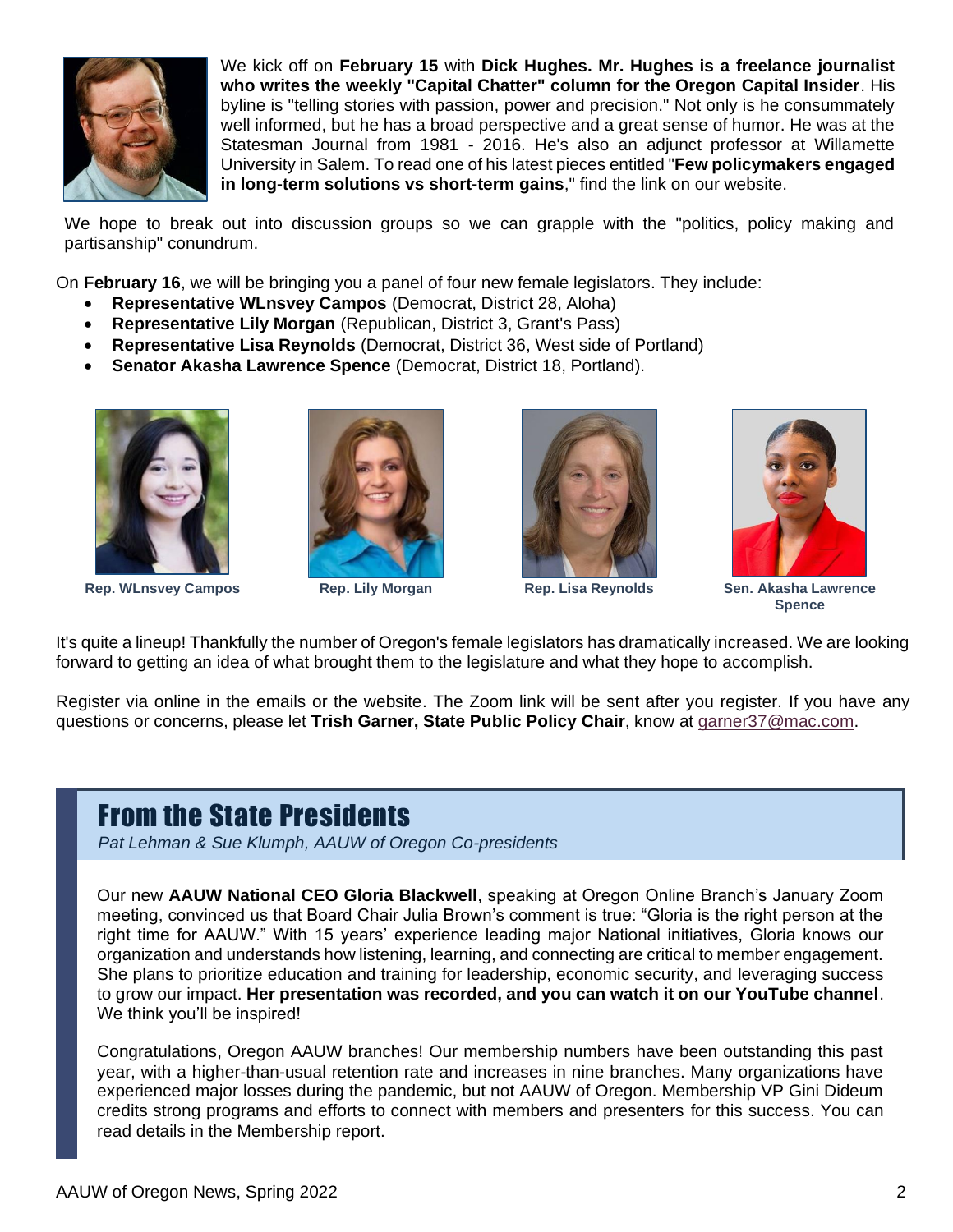One tremendously rewarding aspect of serving in a leadership role for AAUW of Oregon is working with an amazing group of dedicated, collegial, flexible, and creative colleagues. There's no problem that can't be solved, no idea that can't be discussed and considered. Barriers only invite workarounds, and the group's skills, inventiveness and mutual support never let us down.

For example, Annual Meeting 2022 was scheduled for Ashland Hills Hotel, arrangements were well underway, and South District branches were enthusiastically making contacts for speakers. Then the Omicron variant arrived, and branches statewide told us that most members were not comfortable with an in-person event. Program VP Pat Squire and Event Coordinator Nancy Brown didn't hesitate for a minute but reconfigured the event, with the help of South District, for three days that we know you will find exciting, informative, and inspiring. You can read the details in the Program VP report.

We are proud of all our board members and the work that they do, often behind the scenes. Right now, we're all preparing for our Annual Meeting, and we hope to see you there!

Also, be sure to attend **Lobby Evenings February 15 and 16**; you won't be disappointed.

State Annual Meeting and Conference via Zoom in Early April

*Pat Squire, Program VP & Nancy Brown, Events Coordinator*

## *"On the Road Again" sang Willie Nelson. This year, it's "On Zoom Again"…*

2022 Online Conference & Annual Meeting



## **AAUW of Oregon**

Yes, the AAUW Oregon annual meeting and conference will be on Zoom again. After surveying branch presidents around the state, our **Co-Presidents Pat Lehman and Sue Klumph** saw that the majority of Oregon AAUW members preferred to meet online this year rather than inperson in Ashland as originally planned.

The AAUW State Board voted unanimously to move the meeting to Zoom. The 2023 Annual Meeting and Conference will once again be scheduled in Ashland. That will be the third year we've planned to meet in Ashland, and let's hope the third time is indeed a charm!

This year's meeting and conference will follow a traditional conference format. There will be several evening sessions the week of **April 4**, one

addressing a theme of civility: **What to Do When "I'm Right, You're Wrong" Doesn't Work**, with the majority of the sessions on Friday and Saturday.

- **Friday, April 8** will feature several afternoon "enrichment" activities, including online wine tasting and "Book Talk: Everybody Reads", a book about the theme of civility.
- Friday evening's keynote speaker will be the **Honorable Pam Marsh**, state representative from Southern Oregon, who will speak on civil discourse in the legislature among other topics.
- **Saturday, April 9**, will start with a brief message from **AAUW CEO Gloria Blackwell at 10:45 AM**, followed by the Annual Meeting at 11:00. See separate details about the Annual Meeting. There will be one or more afternoon sessions.
- The Grand Finale is **Awards Night at 7:00 PM**, with a talk from one of our AAUW Fellows, the celebration of statewide awards, and the presentation of the Breaking Barriers Award.

Because of the switch to online, several of the programs are still being developed. Look for more specific news to come in early March.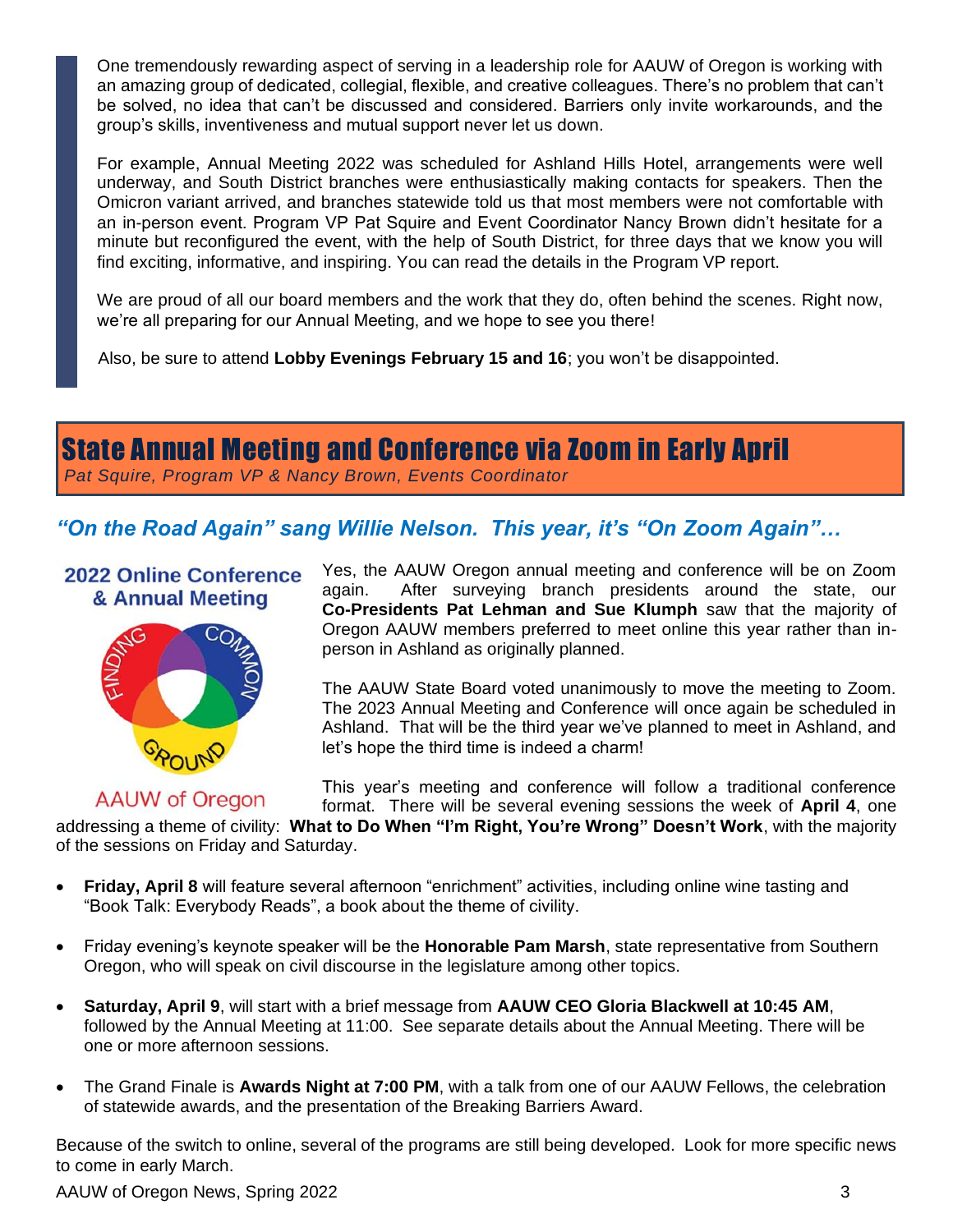*Betsy McDowell & Claudia Gray, Governance Co-chairs*

**FROM GOVERNANCE COMMITTEE**: These proposals were approved at the **AAUW of Oregon Board** meetings on November 7, 2021, and January 9, 2022. Policy changes will be made to conform to bylaws changes after membership delegate vote and amendments at the 2022 annual meeting; they do not require a membership vote. This article serves as the membership notice required for any amendments to the AAUW of Oregon Bylaws.

#### **RATIONALE:**

- 1. Some of the AAUW of Oregon board positions have been unfilled for years, reported to not be necessary by people filling the job, or absorbed by new committees or individual appointees.
- 2. Best practices dictate bylaws are general, structural, and durable, unchanged unless approved by membership. AAUW Model Bylaws do not include a list of mandated appointed officers, only a contact for administration and finance.
- 3. The technology committee will be an enduring and needed committee for state functions, in the near and foreseeable future. It is added to the list of Standing Committees, Article XV.

New language is *bold italic*, deleted language is lined out.

#### **1. ARTICLE X. OFFICERS**

#### **Section 2. Appointed officers**

The appointed officers of this state shall be a parliamentarian, AAUW Funds chair, public policy chair, governance chair, historian, college/university relations chair, local arrangements committee chair, dues/data manager, *Oregon News* editor, web manager and such other officers as may be considered necessary to carry on the work of the state *and shall be listed in policies.* They shall be appointed by the president, in consultation with the executive committee. In making such appointments, the president shall have *with* due regard for geographical representation and rotation of members.

#### **2. ARTICLE XI. DUTIES OF OFFICERS**

**Section 3. Duties of Appointed Officers.** *See AAUW of Oregon Policies 110-Officers* a. The dues treasurer shall perform such duties as are specified in the state policies.

b. The historian shall perform such duties as are specified in the state policies.

c. The parliamentarian shall perform those duties recommended in the latest edition of *Robert's Rules of Order Newly Revised.*

 **3. ARTICLE XV. Committees**, Section 4. A. Standing Committees. *New*

*8. The Committee on Technology will provide training for members, coordinate media for state meetings, secure and maintain the Web-based shared document interface, and create and monitor AAUW of Oregon's social media presence.*

**Technology Tip:** 

**Go to the Member Center at the state website to read branch newsletters from around the state. Find out what everyone is doing. Lots of great ideas!**

AAUW of Oregon website password to "Member Center" is *oregonaauw*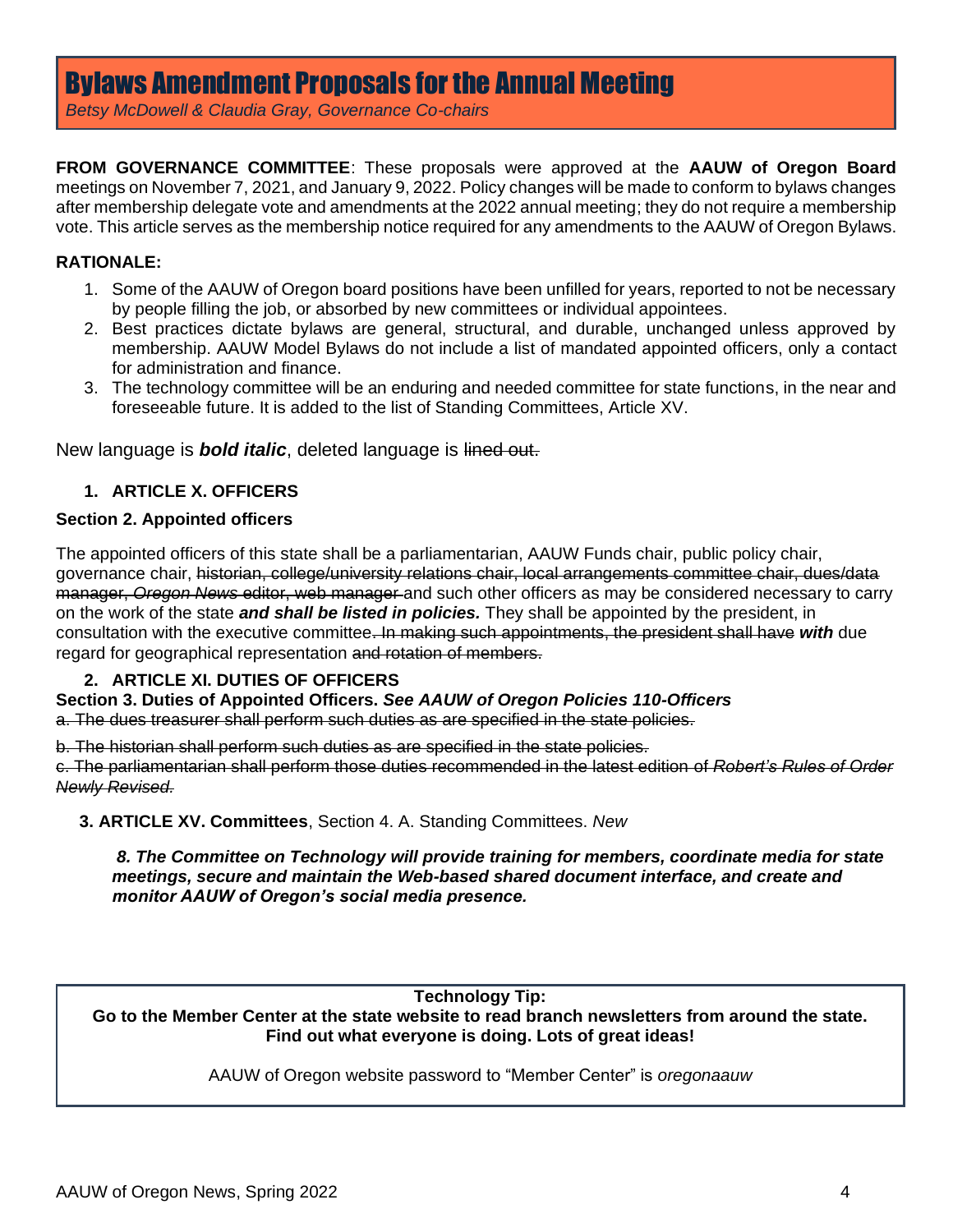# 2022 Recipient of Breaking Barriers Achievement Award Lisa Palermo of Oregon Tradeswomen

*Mardy Stevens, Breaking Barriers Achievement Award Coordinator*



**Lisa Palermo, Development Director of Oregon Tradeswomen**, is named the 2022 recipient of the **AAUW Oregon Breaking Barriers Achievement Award**. The award, along with Oregon Tradeswomen's story of

connecting marginalized women to programs in the trades, will be presented at the Awards Ceremony on **April 9** on Zoom. Palermo will share her journey from motherhood and volunteering to working in the nonprofit community, to promoting and training women in the trades, a career path that offers women confidence and dependable livelihoods. Her story will motivate and inspire you when she shows the success stories of Oregon Tradeswomen.

The Breaking Barriers Achievement Award was first given in 2015 to recognize a woman who is not a member of AAUW, or an organization and/or institution which, within the past five years, has

exemplified AAUW's mission in a manner that has had a demonstrable impact on our state's women and girls in the areas of equity and/or education.

In the nomination statement for Ms. Palermo, one of the nominators from Lake Oswego said, **"From the first time I spoke to Lisa in 2019, I was struck by the mission and impact of Oregon Tradeswomen. The concept of gender and economic equity are at their core**. The preapprenticeship program provides a solution to poverty in an industry previously open only to men. As Development Director, Lisa has championed these opportunities. Her vision and commitment are infectious." Both the Lake Oswego and Gresham branches are working with Lisa and supporting Oregon Tradeswomen.

The award will be presented at the **Saturday, April 9 Awards Ceremony from 7:00-8:30 pm over Zoom**. Breaking Barriers Selection Committee members Linda O'Hara, Jill Heffner and Deb Watts will make the presentation.

# **Membership**

*Gini Dideum, Membership Vice President*

**Oregon branch members total 989 plus 46 dual memberships**. The retention rate is **86.5%** over last year, an improvement over the past several years. Rather than viewing videoconference meetings as a challenge, branches have reached out and included members that might not be able to attend in-person meetings while having stimulating and educational programs. It has not been easy on branch membership and leaders to adapt during the last two years. Thank you to everyone for moving forward.

The Membership section on the National website is being updated. Soon there will be a new Membership Services Database called **AAUW Membership Community Hub**. It is being tested now. Details to follow when available.

March 16 will mark the beginning of the new dues collection period. **National dues will increase to \$67 for 2022-23**. The Shape-the-Future program is a great way to discount National dues by 50% when new members join a branch.

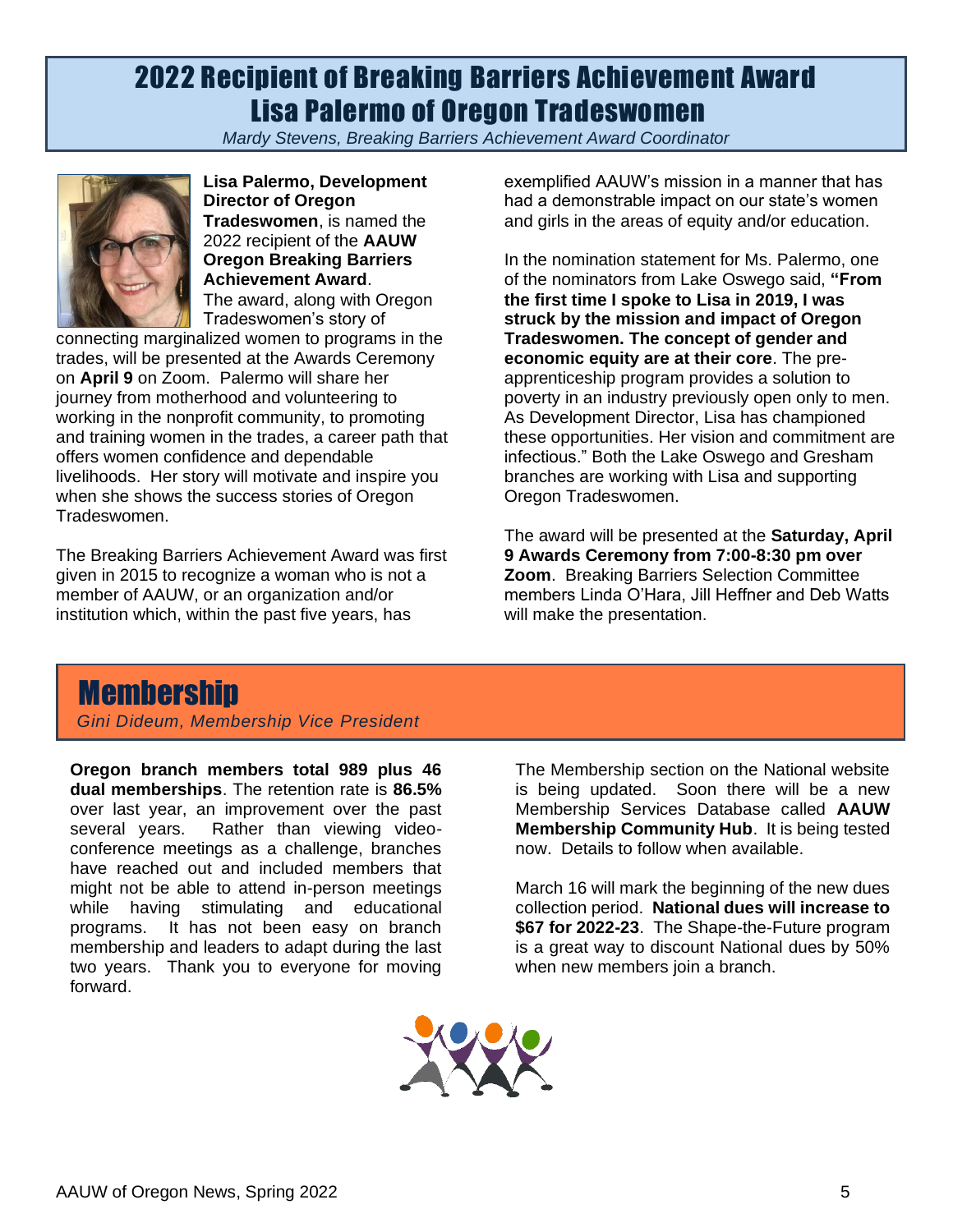# Members Find Ways to Meet While Taking Precautions



### **HILLSBORO-FOREST GROVE BRANCH, June 10th Celebration at Nona Scott's**

L-R: Jae Allen, Marion Godfrey, Claire Berger, Barbara Ternus, Donna Wellington, Mary Hoffman, Susan Hartman. Photo: Linda Lybecker



**GRANTS PASS BRANCH at Wolf Creek Tavern, December 2021** L-R: Rochelle Gauthier, Susanne Harmony, Nancy Lester, Georgia Applegate, Sue Klumph and Dina Press.



**PORTLAND BRANCH Non-fiction Book Club II** Following all the Covid rules are L-R, Karn Hill, Michelle Walsh, Suzanne Fleming, Joyce Lew, Kathe Hart.



**LAKE OSWEGO BRANCH**

L-R Standing: Jeanne-Marie Pierrelouis, Linda Hartling, Marty Maharg, Charlene Vojtilla, Marge Ransom, Mary Pat Silveira, Pat Squire. Seated: Lois Isbell, Stephanie Wagner, Jane Taft.



**PENDLETON BRANCH Grapefruit Sale 2021**

Hard at work sorting grapefruit for our annual fundraiser are, left to right: Marlene Krout, Beth Condon, Mary Davis, Karen Allen. Photo: Karen King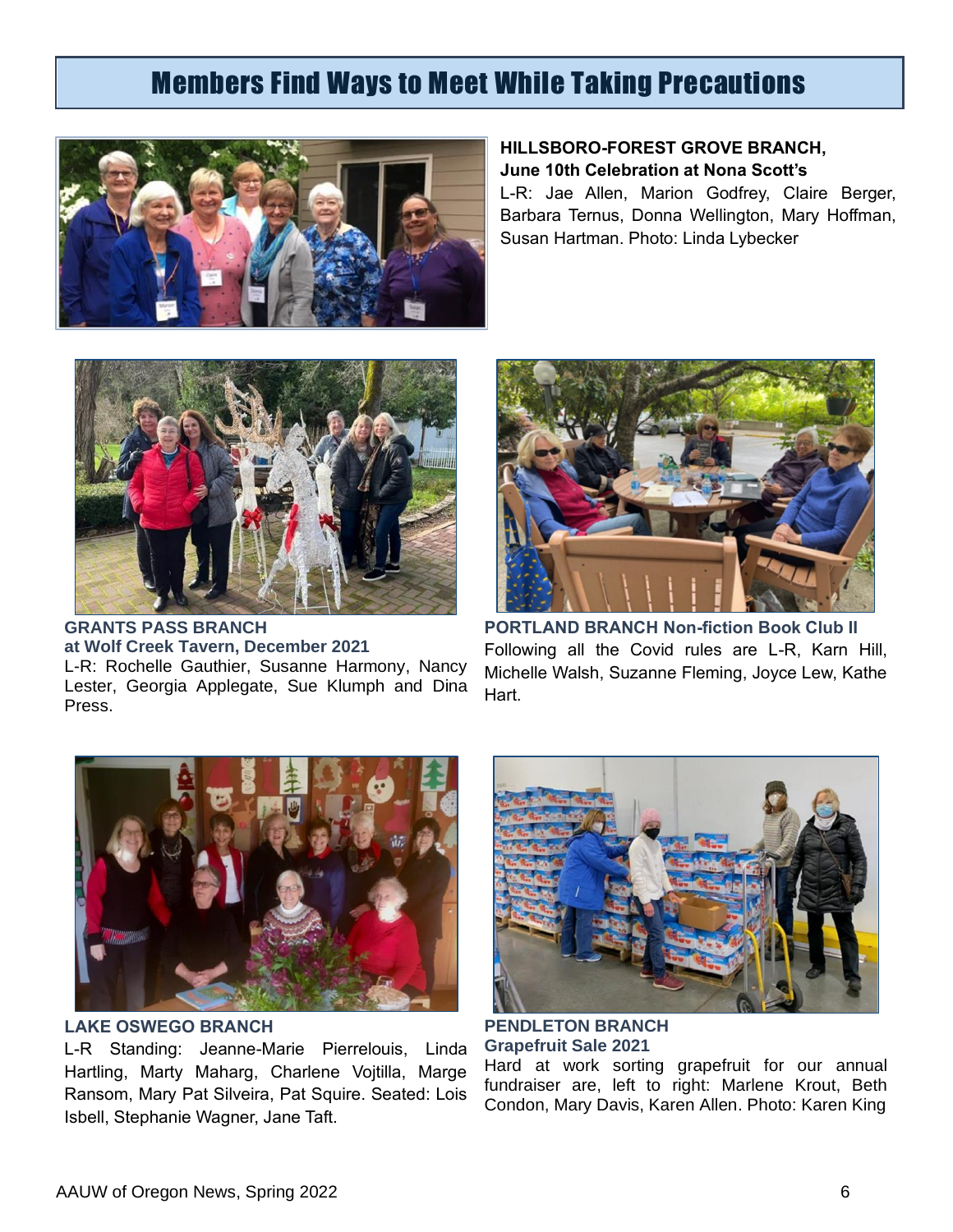

# Latest News from National, January 2022

*Claudia Gray, Advancement Committee Member*

The national **AAUW Advancement Committee** met on January 18. The committee consists of several state presidents, several state Funds chairs, a national board member, and several staff members. One of the main purposes of this committee is communication—to spread information to states and branches. Here is the latest.

**Logo and colors:** The logo color on the national website was changed to allow better access for those who are visually impaired. **ANY** of the approved AAUW colors can be used by branches and state; most use red or blue and both are fine.

**Open membership will not be on the ballot this year:** The national board decided not to include the issue of open membership for a vote this year because there are so many things keeping the board and staff busy, including staff shortages.

**Webinars are being planned:** Being considered are one for branch and state Funds chairs, one for College/University partners, and one on how to set up a webinar.

**"Community Hub" to launch in February:** The new website data systems upgrade will be up and running in February. It was formerly called the Member Services Data Base (MSD).

**Greatest Needs Fund**: As usual there was a discussion of the Greatest Needs Fund and how to explain its importance to members. It covers such things as rent, salaries and the new community hub upgrade; operations are not fully covered by member dues. *(Note: The AAUW annual budget is about \$20M, and member dues comprise \$2.8M.)*

**Assets:** Peggy Cabaniss, chair of the AAUW Finance and Investment Committees provided the following AAUW asset information:

| Action Fund unrestricted: | \$1,131,861            |
|---------------------------|------------------------|
| AAUW unrestricted:        | \$4,009,471            |
| Temporarily restricted:   | \$74,525,648           |
| Permanently restricted:   | \$74,110,348           |
| Total assets:             | \$153M as of 8/31/2021 |
|                           |                        |

**Unrestricted assets:** \$4 million can be used for any and all programs and expenses for AAUW.

**Temporarily restricted assets:** \$74.5 million have been donated to AAUW with restrictions as to how and when the funds can be used. An example of this is if I give \$1M to AAUW with the restriction that these funds can only be used in California to provide STEM education to high school girls. We currently have several examples of "temporarily restricted assets" like the New York Fund, the Nancy Grace Roman Fund and others.

**Permanently restricted assets:** \$74 million have been donated to AAUW with the restriction that the corpus (original principal) is to last into eternity. A "spending rate" (sometimes called the withdrawal rate) can be taken against the assets each year. This spending rate is normally in the 4-6% range and AAUW uses a 5% withdrawal rate.